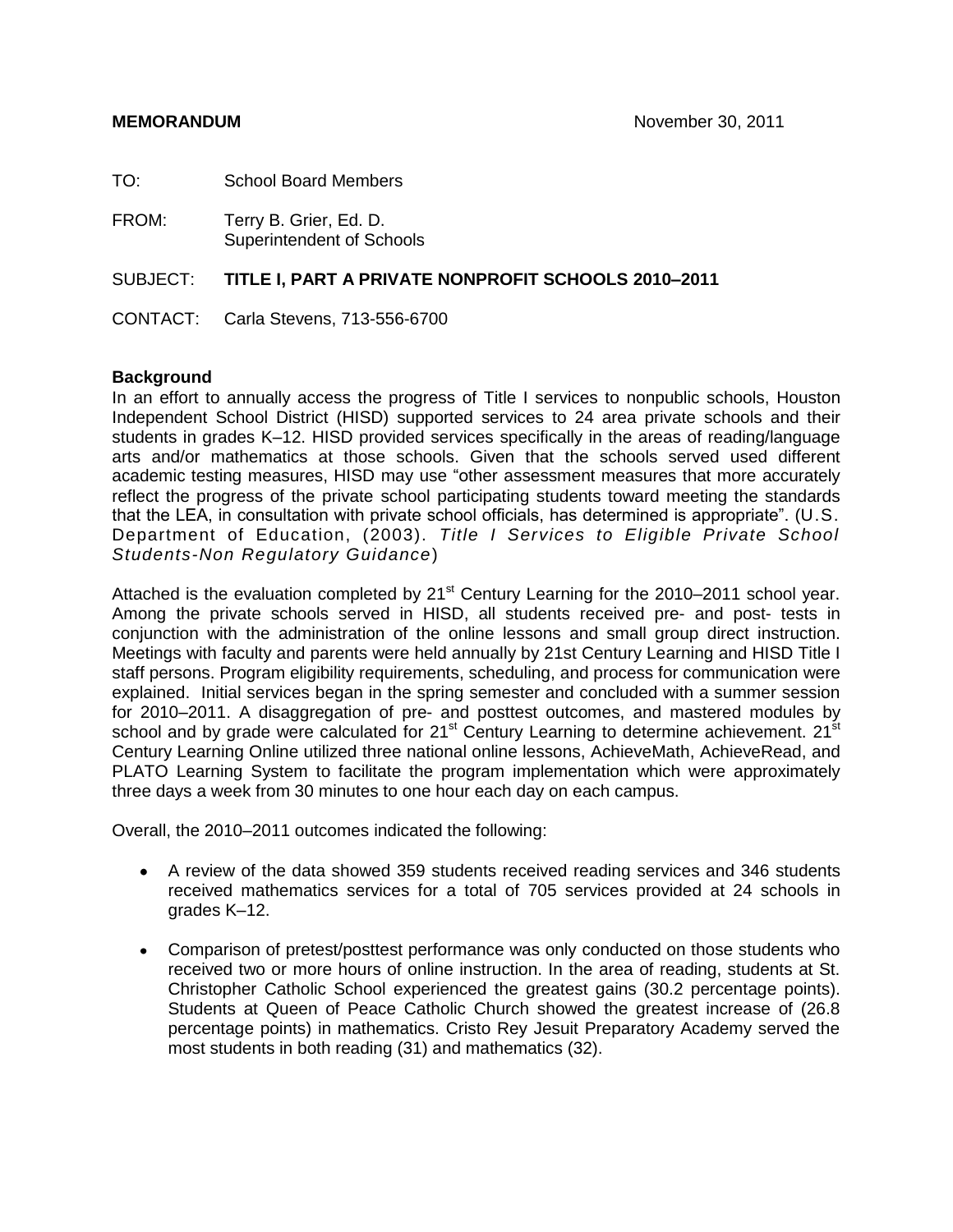Generally, principals, teachers, and parents were pleased with the implementation of the services provided by 21<sup>st</sup> Century Learning. An overall mean score of 4.4 for principals and 4.2 for teachers was calculated for each of the items rated (i.e. Poor–Excellent) on the satisfaction survey for 2010–2011. On the parent survey, an overall mean score of 3.7 for each of the items rated (i.e. Strongly Disagree–Strongly Agree).

Should you have any further questions, please contact my office or Carla Stevens in the Research and Accountability Department at (713) 556-6700.

Tung B. Quien

cc: Superintendent's Direct Reports Chief School Officers Matilda Orozco Pamela Evans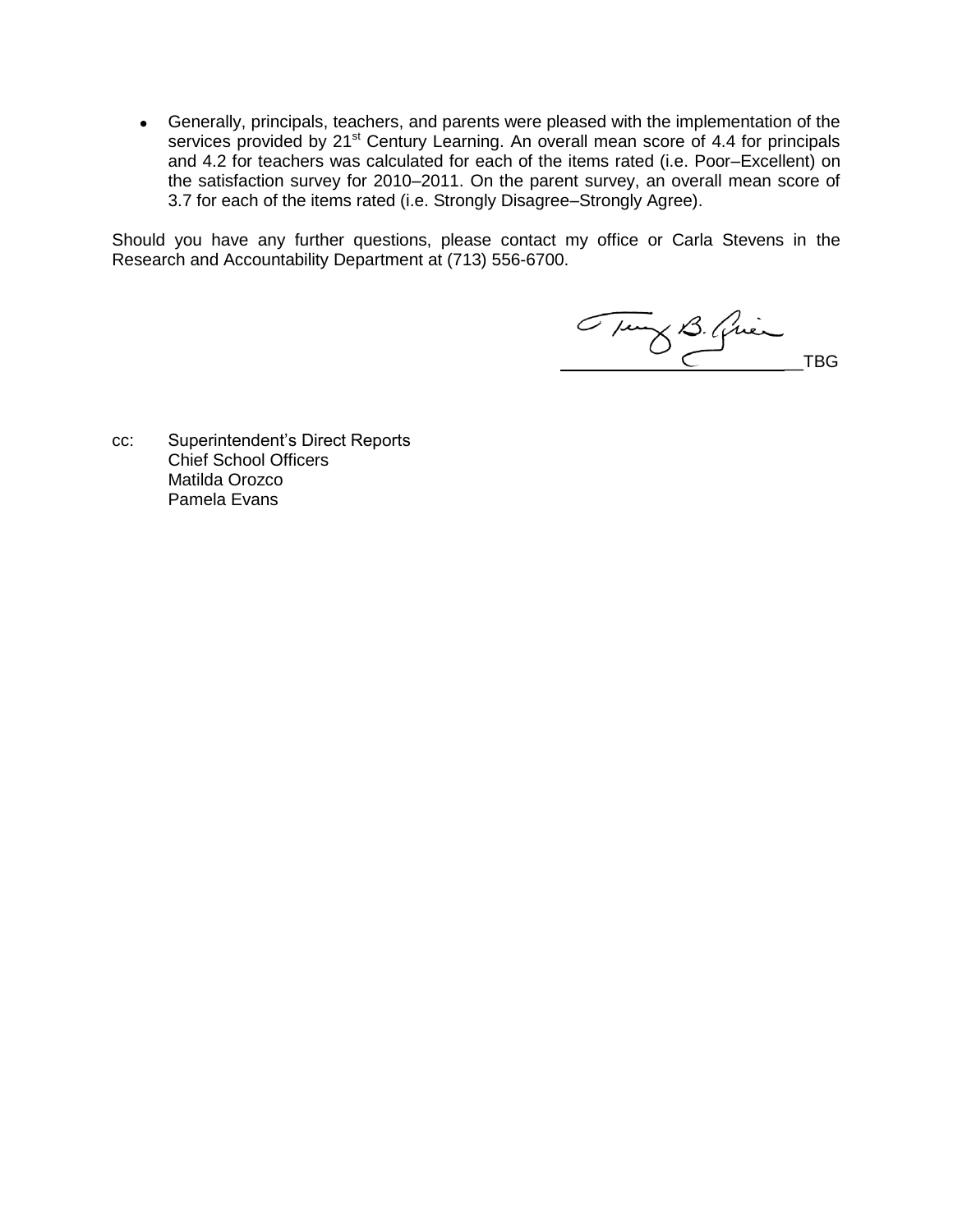

 **Houston Independent School District Nonpublic Schools Title I Program Summary 2010-2011**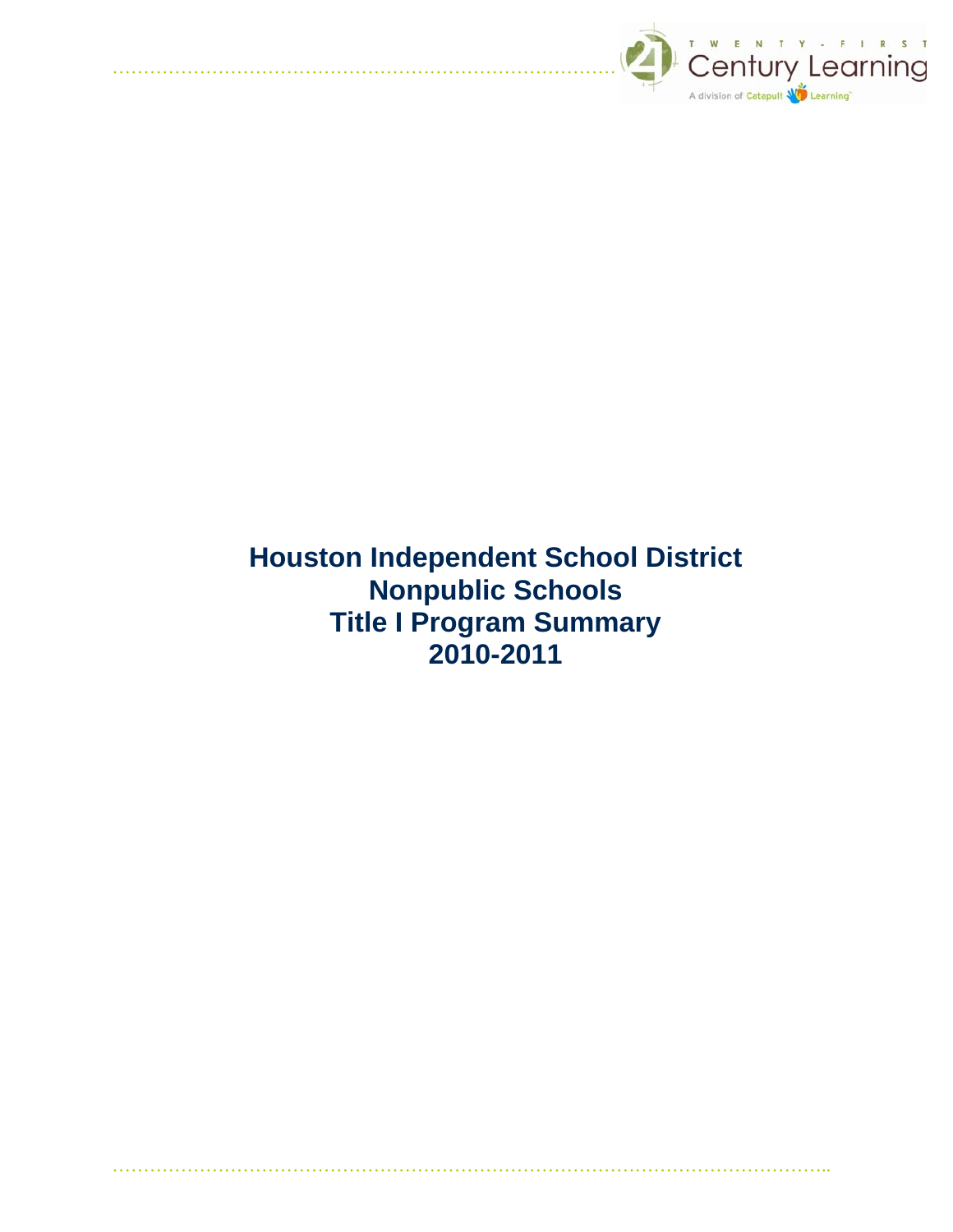

# **Table of Contents**

**Appendix A: Survey Results** 

. . . . . . . . . . . . . . . . . . .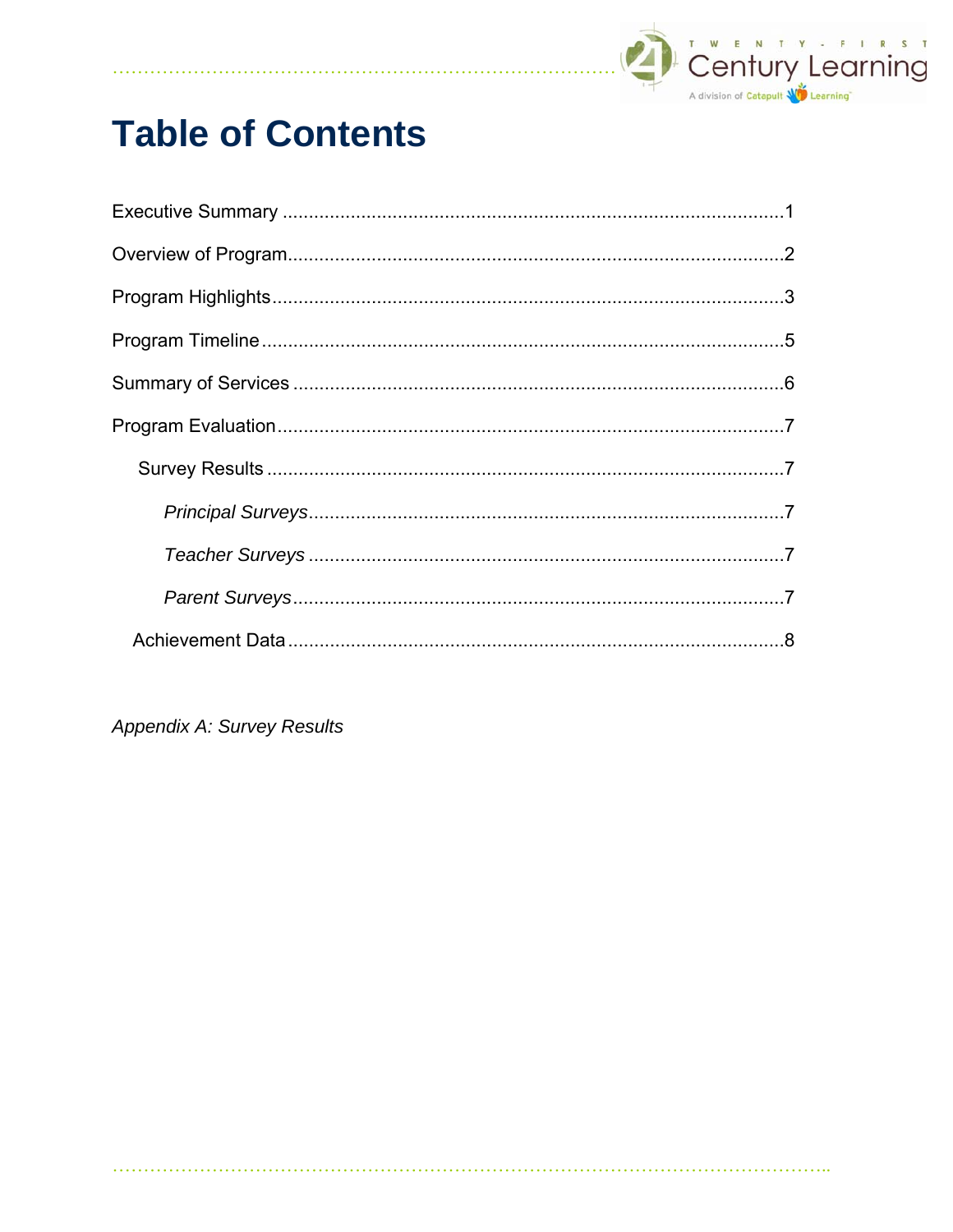

# **Overview of Student Success**

**21st Century Learning, a division of Catapult Learning, provided Title I reading and math instructional services to students enrolled in 24 nonpublic schools in Houston, TX. Students received online and direct instruction approximately three days a week.** 

#### **RESULTS**

*TEST SCORES - A comparison of the percent scored correct on the pretest and posttest of the PLATO Learning Assessment revealed positive gains in reading and math.* 



*SATISFACTION - Principals (n=15) and teachers (n=12) reported their overall satisfaction with 21st Century Learning services as Very Good.* 

**5=Excellent 4=Very Good 3=Good 2=Fair 1=Poor**



*Surveys were completed by 83 parents, and 100% agreed that they were satisfied with the 21st Century Learning program.* 

#### **SUMMARY OF SERVICES**

- ∗ *Services to students began on October 25, 2010 and concluded on June 30, 2011*
- ∗ *705 services provided* 
	- o *359 in reading/language arts*
	- o *346 in math*
- ∗ *Grade-levels K through 12*
- ∗ *24 schools served*

#### **PROGRAM HIGHLIGHTS**

- ∗ *PLATO Learning online curriculum and educational resources*
- ∗ *Direct instruction utilizing AchieveReading and AchieveMath, nationally aligned resources and lesson plans*
- ∗ *Title I staff development and workshops*
- ∗ *Annual Title I meetings with school faculty members and participating students*
- ∗ *Onsite summer school instruction*
- ∗ *Summer school materials supplied to enrich instruction*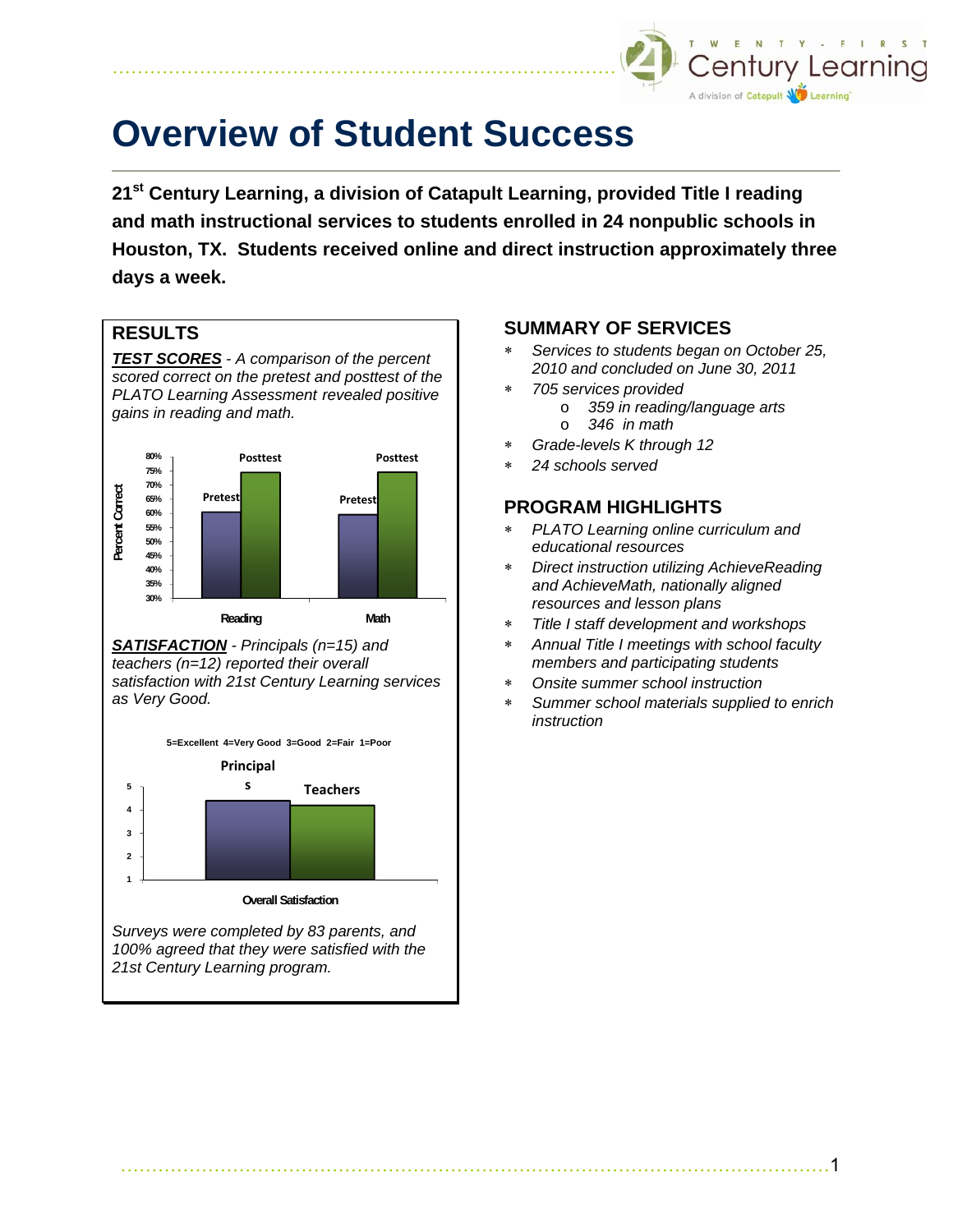

# **Overview of Program**

In the 2010-2011 school year, 21st Century Learning, a division of Catapult Learning, provided Title I instructional services to students enrolled in 24 nonpublic schools in the Houston Independent School District in Houston, TX. Services were offered to students in grades K through 12 in reading/language arts and/or math.

Students were provided with online Title I instructional service approximately three days per week based on the needs of the students, teacher itineraries, the request of the building principals, and district approval. The length of each session ranged from 30 minutes to one hour.

The program model included individualized online instruction supported by small group direct instruction. Students took a pretest that determined individual needs and assigned online lessons. In addition, students worked in shared-needs groups for direct, interactive skill-based instruction. The combination of individualized learning and interactive group instruction helped students build academic skills and confidence. Data from the online curriculum and student performance in Targeted Mini Lessons as well as classroom teacher feedback provided ongoing information for Title I teachers to use to continuously customize student learning.

Services to students took place within the school building. All services were provided in compliance with district requirements and Federal guidelines.

The following pages describe the significant aspects of the program over the course of the year including program highlights, a timeline, a summary of services, achievement test data, and results of the principal and teacher surveys.

21st Century Learning is once again pleased to have worked with the Archdiocese and the Jewish Federation in serving the Title I needs of nonpublic school children in the Houston Independent School District.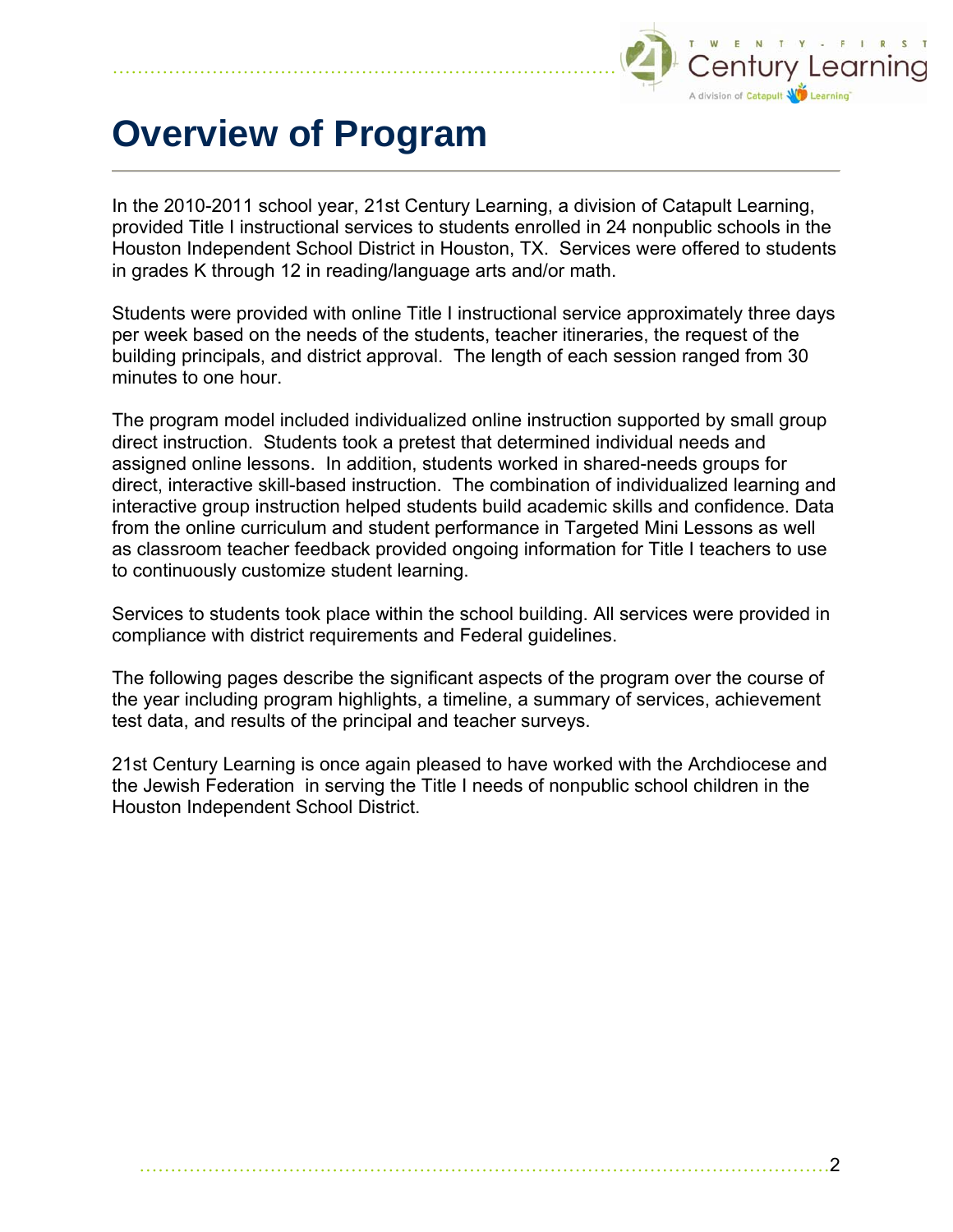

## **Program Highlights**

The 2010-2011 school year began with pre-service training for all new and continuing teachers. The highly qualified teachers selected to facilitate the Title I programs received rigorous training in compliance procedures and instruction. They were required to maintain compliance documentation for each student that was serviced in the program. Additionally, the teachers learned effective techniques for teaching a supplemental program. These researched-based strategies were designed specifically for the use of the recommended curriculum—Achieve Reading, Achieve Math, and the PLATO Learning System. All curriculums are aligned to state, local, and national standards.

The Achieve Reading Curriculum included: Teacher manuals, lesson binders, Reader Strategies Reference Guides, Sight Word Lists, Graphic Organizers, Phonics Handbooks, novels, and workbooks. The lessons also contained modifications for English Language Learners and Special Needs Students.

The Achieve Math Curriculum included: Teacher Manuals, Lesson Binders, Problem Solving Strategies Guide, Manipulatives Kits (fraction tiles, flash cards-addition, subtraction, multiplication, division) Teddy Bear Counters, Number Lines, Unifix Cubes, Two Color Counters, Fraction Circles, base ten kits, and counting money kit.

The PLATO Learning System Curriculum included: Online Curriculum (lessons and assessments to address individualized learning on which students work at their own pace and received immediate feedback) and Targeted Mini Lessons (students with same needs worked together with their teacher on 8-10 minute, interactive, skill-based activities).

With the start of the program, the 21st Century Learning teachers met with principals, teachers, parents, and students. At each school, the 21st Century Learning teachers conducted Annual Title I meetings with school faculty members and parents of participating students to review the 21st Century Learning program, eligibility requirements, scheduling, and the communication and collaboration process.

During the first weeks of service, students completed diagnostic testing using the assessment embedded in the PLATO Learning Curriculum. The assessment results were used to determine each student's level and to establish the skills needed to be emphasized for the year. At the end of the program, the students were post-tested to identify gains and strengths incurred from the supplemental instruction

Throughout the year, 21st Century Learning teachers were supervised and supported by the local 21st Century Learning supervisor, Mrs. LaSonya Dunham. Mrs. Dunham served as a liaison to district representatives, the Archdiocese, the Jewish Federation, school principals, and parents. She also provided instructional supervision, managed each teacher's instructional objectives for each Title I group, and conducted monthly staff meetings.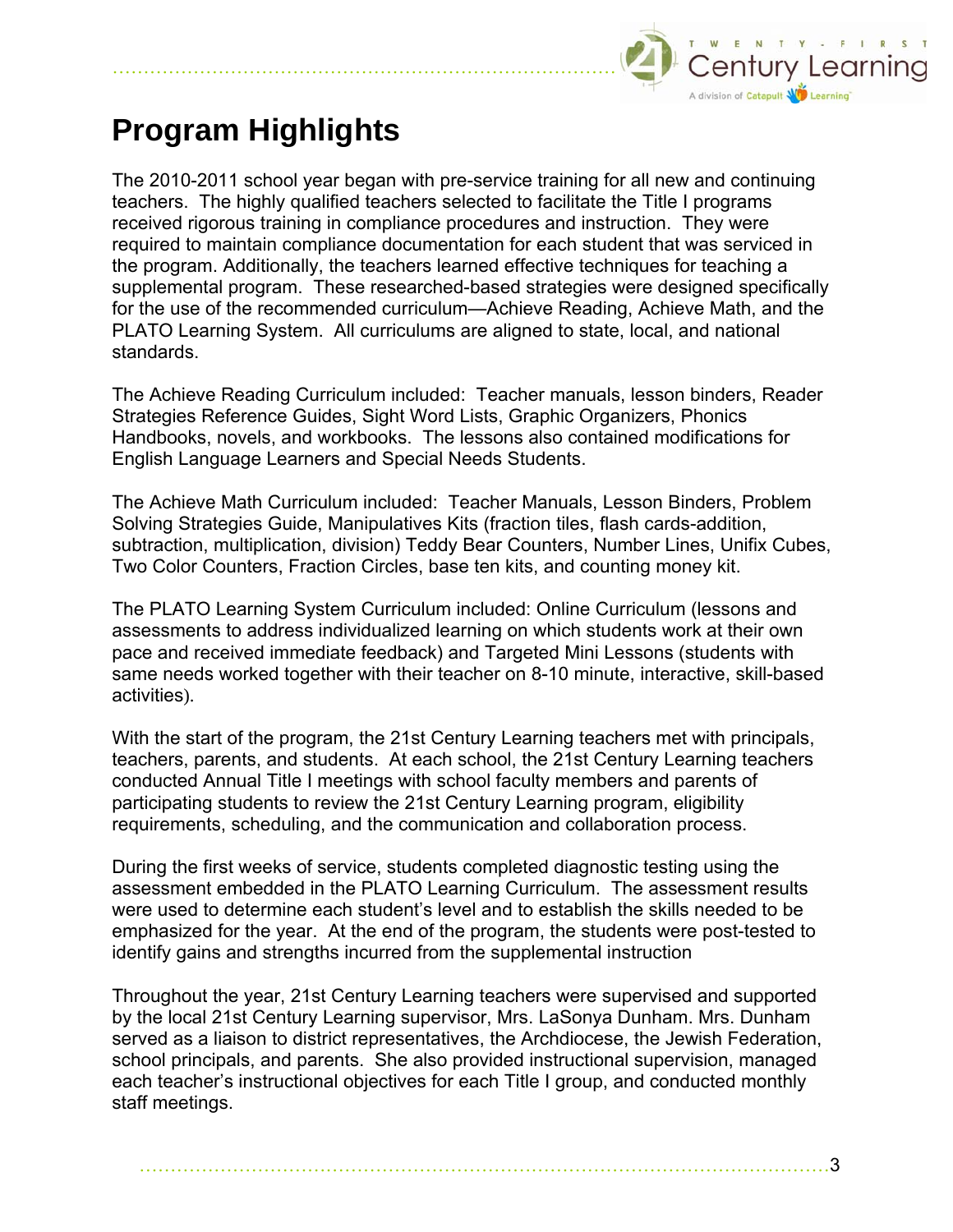

Ms. Karen Clark and Ms. Jeanne Grailey, the 21st Century Learning Educational Quality Managers, provided support to the program by conducting staff development training and lending expertise on instructional aspects of the program. Mrs. Annette Charles, Regional Director and Ms. Cheryl West, Regional Vice President, provided administrative support and expertise.

…………………………………………………………………………………………………4

In June, all records and documentation were reviewed, and all teaching sites were inspected for closure.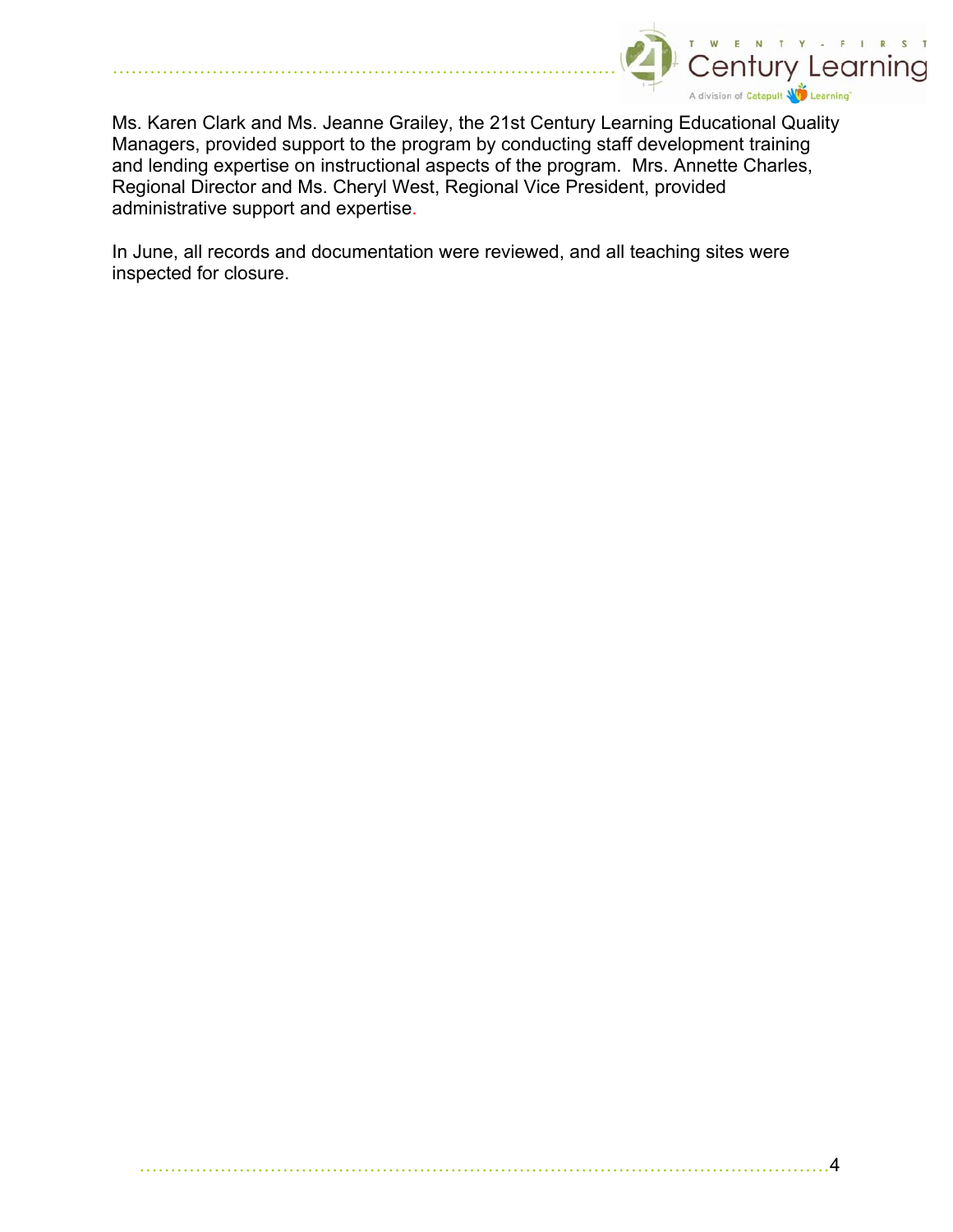

## **Program Timeline**

## **September**

**13-23** Initial Title I School Consultations

## **October**

- **19** Title I Teacher Training-Webinar-Introduction to PLATO Learning
- 23 Title I Teacher Operations Training-applications, policies, procedure
- **26** Title I Teacher Training-Webcast-Passport

## **December**

**2** Meeting with Dr. Judy Goldstein, Associate Superintendent for the Archdiocese of Houston, and Cheryl West, Annette Charles, Tiffany Wilbur and LaSonya Dunham.

Meeting with Aundrea Hickman, HISD Senior Grants Administrator, conducted by Cheryl West, Annette Charles, Tiffany Wilbur and LaSonya Dunham

## **January**

- **10** Title I Teacher Training—Webinar-Applications of PLATO Learning
- **19** Archdiocese visit with Dr. Judy Goldstein by Cheryl West, Annette Charles, Clossie Ray and LaSonya Dunham
- **26-28** Title I Principal Visits conducted by Annette Charles and LaSonya Dunham to Assumption, Queen of Peace, St. Francis, Our Lady of Guadalupe, and St. Peter

## **March**

**3-4** Title I Principal Visits conducted by Annette Charles to Shlenker, Torat Emet, Torah Day. Meeting with Aundrea Hickman conducted by Annette Charles and LaSonya Dunham.

## **April**

**26-28** Title I Principal Visits conducted by Annette Charles and LaSonya Dunham to St. Therese, St. Christopher, Holy Ghost, Cristo Rey, and St. Pius X. Meeting with Aundrea Hickman conducted by Annette Charles and LaSonya Dunham.

## **June**

- **1** Title I Summer School begins
- **24** Title I Teacher training Engaging and Interactive Teaching Strategies and Classroom Management Techniques
- **28** Meeting with Elaine Kellerman of the Jewish Federation conducted by Annette Charles
- **30** Title I Summer School ends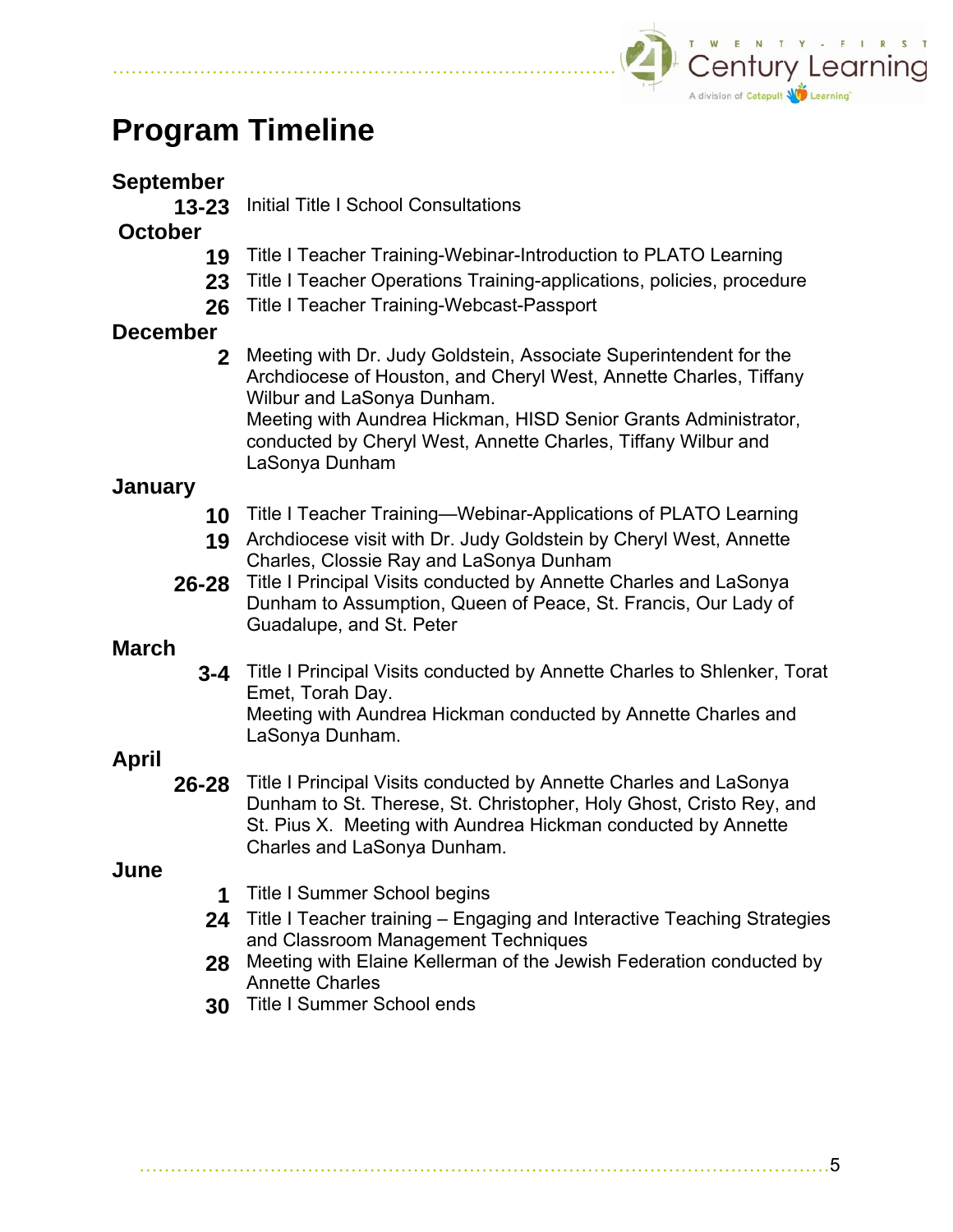

## **Summary of Service**

21st Century Learning provided 705 reading and/or math services to 24 schools throughout the year.

| <b>SCHOOL</b>          | <b>Reading</b> | <b>Math</b>    | <b>Total</b><br><b>Number of</b><br><b>Services</b> |
|------------------------|----------------|----------------|-----------------------------------------------------|
| Assumption             | 29             | 15             | 44                                                  |
| Beren Academy          |                | 5              | 5                                                   |
| <b>Beth Yeshurun</b>   | 15             | 8              | 23                                                  |
| Cristo Rey             | 35             | 36             | 71                                                  |
| <b>Holy Ghost</b>      | 10             | 10             | 20                                                  |
| <b>Incarnate Word</b>  | 12             | --             | 12                                                  |
| John Paul II           | $-$            | $\overline{2}$ | $\mathbf{2}$                                        |
| Our Lady of Guadalupe  | 15             | 21             | 36                                                  |
| Our Lady of Mt. Carmel | 8              | 5              | 13                                                  |
| Our Redeemer Lutheran  | $\overline{2}$ | 3              | 5                                                   |
| Queen of Peace         | 31             | 36             | 67                                                  |
| Resurrection           | 26             | 25             | 51                                                  |
| St. Augustine          | 8              | 6              | 14                                                  |
| St. Christopher        | 15             | 27             | 42                                                  |
| St. Francis de Sales   | 17             | 12             | 29                                                  |
| St. Francis of Assisi  | $\overline{7}$ | $\overline{7}$ | 14                                                  |
| St. Mary               | $\overline{2}$ | 3              | 5                                                   |
| St. Peter              | 12             | 15             | 27                                                  |
| St. Rose of Lima       | 17             | 16             | 33                                                  |
| Shlenker               | 20             | 15             | 35                                                  |
| St. Pius X High School | 20             | 19             | 39                                                  |
| St. Theresa            | 12             | 15             | 27                                                  |
| St. Thomas More        | 29             | 27             | 56                                                  |
| <b>Torat Emet</b>      | 14             | 10             | 24                                                  |
| <b>Torah Day</b>       | 3              | 8              | 11                                                  |
| <b>PROGRAM TOTAL</b>   | 359            | 346            | 705                                                 |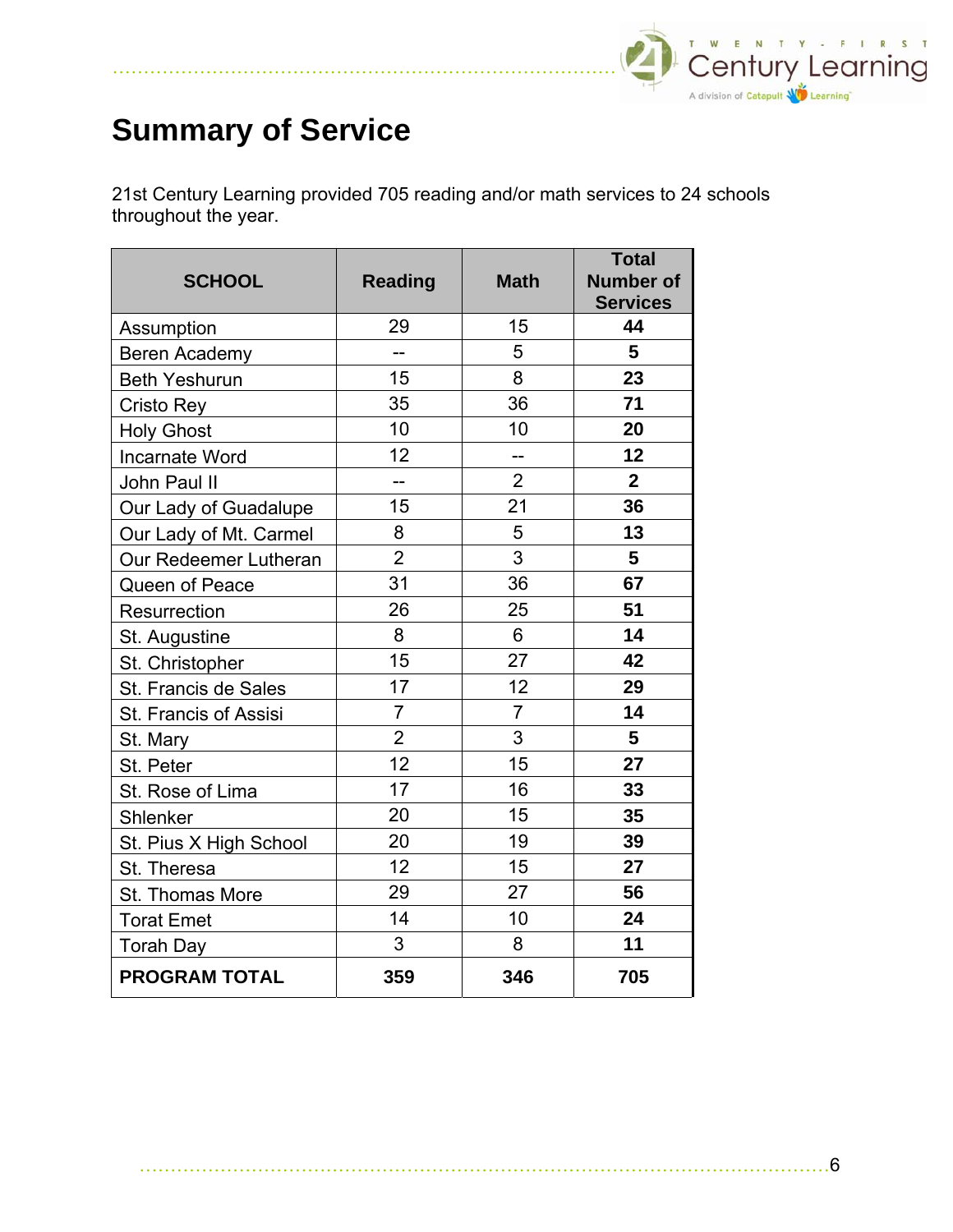

## **Program Evaluation**

21st Century Learning has a multi-faceted approach to program evaluation. Principals teachers, and parents were surveyed to ascertain their perceptions of the instructional services and to implement improvements where needed. In addition to responding to standard survey items, respondents were encouraged to comment. The process assists in assessing the program's strengths and weaknesses and in developing recommendations for program change.

As part of the evaluation process, achievement test data were analyzed as well. Matching pretest and posttest scores on the PLATO Learning Assessment were collected and grouped by subject, grade and school.

## Survey Results

## *Principals*

In the spring, each school principal was sent a survey to complete. Principals were asked to rate their perceptions of the various aspects of the program using a 5 to 1 scale with 5 being "Excellent" and 1 being "Poor." Surveys also included questions about facilities and equipment, program coordination, and administrative support as well as space for the principal to include comments.

Surveys were completed by 15 principals. The results were positive with an average rating for overall satisfaction of 4.4 ("Very Good"). In addition, the principals' high ratings in the categories of staff competence, communication, timeliness, effectiveness and quality of the students' experiences in the 21<sup>st</sup> Century Learning program were further indication that the principals were satisfied with the program. The averages for these items ranged from 4.1 to 4.6 ("Very Good" to "Excellent"). Appendix A includes an item-level summary of the principal survey results.

## *Teachers*

At the same time the principals were surveyed, the classroom teachers were asked to complete a similar survey using the same rating scale (5 meaning "excellent," and 1 meaning "poor"). Teachers were asked to rate different aspects of the program including communication, timeliness, understanding of the Title I students' needs, results achieved, and overall satisfaction. Twelve teachers completed the surveys. The overall satisfaction rating was 4.2 ("Very Good"). Appendix A includes an item-level summary of the teacher survey results.

## *Parents*

In April, surveys were sent home to parents of all participating students via their child. Parents were asked to indicate their level of agreement to a series of statements using a 4 to 1 scale with 4 being "Strongly Agree" and 1 being "Strongly Disagree." In addition, comments and suggestions were sought.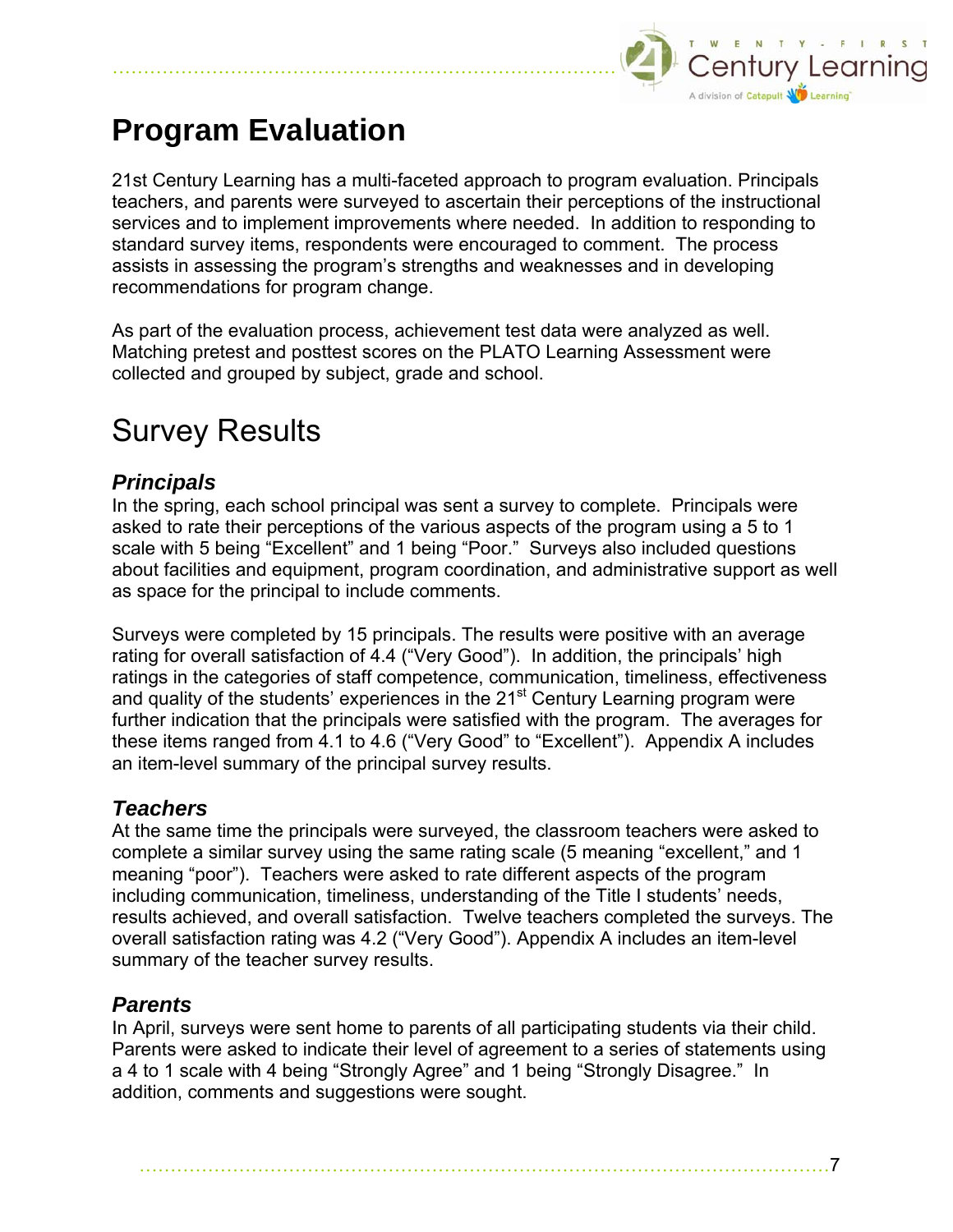

Surveys were completed by 83 parents, and 100% agreed that they were satisfied with the 21st Century Learning program. Appendix A includes an item-level analysis of the parent survey followed by a sample of parent comments.

## Achievement Results

At the start of the academic year, students enrolled in the Title I program were given the PLATO Learning Assessment to determine their skill strengths and weaknesses. Students were tested again at the end of the program to provide a measure of growth. The pretest/posttest comparison was limited to students who had received two or more hours of online instruction and who had matched pretest and posttest scores. This made it possible to collect data on 187 reading students and 218 math students.

The pretest and posttest scores (% correct) were collected and analyzed by subject, grade, and school. Tables 1-6 display average pretest, posttest, and difference scores for each subject, by school and by grade.

| <b>School</b>                         | <b>Number</b><br><b>of</b><br><b>Students</b> | Average<br><b>Pretest %</b><br><b>Correct</b> | <b>Average</b><br><b>Posttest</b><br>% Correct | <b>Average</b><br><b>Difference</b> |
|---------------------------------------|-----------------------------------------------|-----------------------------------------------|------------------------------------------------|-------------------------------------|
| <b>Assumption Catholic School</b>     | 21                                            | 69.0                                          | 79.6                                           | 10.6                                |
| <b>Beth Yeshurun</b>                  | 5                                             | 80.0                                          | 92.0                                           | 12.0                                |
| Cristo Rey Jesuit Preparatory Academy | 31                                            | 52.4                                          | 58.4                                           | 6.0                                 |
| <b>Holy Ghost Catholic School</b>     | 6                                             | 54.5                                          | 74.8                                           | 20.3                                |
| Our Lady Guadalupe                    | 6                                             | 52.0                                          | 68.5                                           | 16.5                                |
| Our Lady Mt. Carmel                   | 5                                             | 75.2                                          | 84.6                                           | 9.4                                 |
| Our Redeemer Lutheran                 | 1                                             | $\star$                                       | $\star$                                        | $-$                                 |
| Queen of Peace Catholic School        | 17                                            | 48.4                                          | 73.2                                           | 24.8                                |
| <b>Resurrection Catholic School</b>   | 12                                            | 48.7                                          | 57.8                                           | 9.2                                 |
| Sephardic Gan/Torat Emet              | 6                                             | 71.7                                          | 71.7                                           | 0.0                                 |
| Shlenker School                       | 9                                             | 67.8                                          | 86.3                                           | 18.6                                |
| St. Christopher Catholic School       | 6                                             | 51.5                                          | 81.7                                           | 30.2                                |
| St. Frances De Sales Catholic School  | 10                                            | 76.3                                          | 85.2                                           | 8.9                                 |
| St. Francis of Assisi Catholic School | 1                                             | $\star$                                       | $\star$                                        | $-$                                 |
| St. Mary of the Purification School   | 1                                             | $\star$                                       | $\star$                                        | $-$                                 |
| St. Peter the Apostle Catholic School | 10                                            | 42.0                                          | 67.8                                           | 25.8                                |
| St. Pius X High                       | 12                                            | 74.7                                          | 83.8                                           | 9.2                                 |
| St. Rose of Lima                      | 4                                             | $\star$                                       | $\star$                                        | --                                  |
| St. Theresa Catholic School           | 8                                             | 61.5                                          | 70.4                                           | 8.9                                 |
| St. Thomas More Catholic School       | 15                                            | 65.5                                          | 88.1                                           | 22.7                                |
| <b>Torah Day</b>                      | 1                                             | $\star$                                       | $\star$                                        | --                                  |

#### *Table 1. Total Reading Results by School*

∗ *Results not reported for fewer than five students.*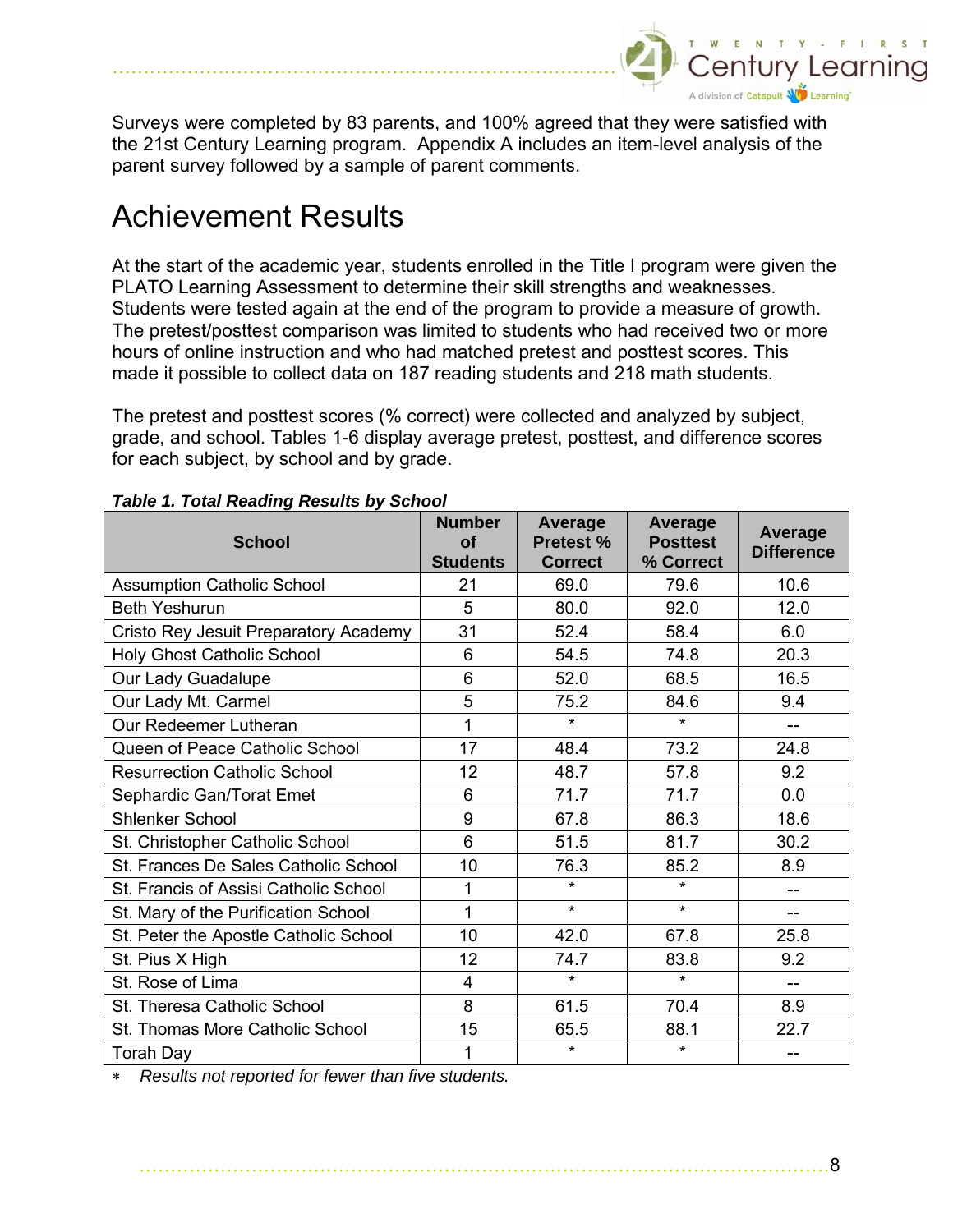

| Grade          | <b>Number of</b><br><b>Students</b> | Average<br><b>Pretest %</b><br><b>Correct</b> | Average<br><b>Posttest</b><br>% Correct | Average<br><b>Difference</b> |
|----------------|-------------------------------------|-----------------------------------------------|-----------------------------------------|------------------------------|
| $\overline{2}$ |                                     | $\star$                                       | $\star$                                 | --                           |
| 3              | 17                                  | 80.1                                          | 90.7                                    | 10.6                         |
| 4              | 31                                  | 65.6                                          | 78.8                                    | 13.2                         |
| 5              | 31                                  | 56.1                                          | 77.6                                    | 21.5                         |
| 6              | 16                                  | 55.6                                          | 72.2                                    | 16.6                         |
| 7              | 21                                  | 60.5                                          | 77.4                                    | 16.9                         |
| 8              | 26                                  | 52.7                                          | 69.4                                    | 16.8                         |
| 9              | 5                                   | 70.0                                          | 83.2                                    | 13.2                         |
| 10             | 34                                  | 55.0                                          | 60.7                                    | 5.7                          |
| 11             | 4                                   | $\star$                                       | $\star$                                 |                              |
| 12             |                                     | $\star$                                       | $\star$                                 |                              |

#### *Table 2. Total Reading Results by Grade*

∗ *Results not reported for fewer than five students.* 

#### *Table 3. Total Math Results by School*

| <b>School</b>                         | <b>Number</b><br><b>of</b><br><b>Students</b> | <b>Average</b><br>Pretest %<br><b>Correct</b> | <b>Average</b><br><b>Posttest</b><br>% Correct | Average<br><b>Difference</b> |
|---------------------------------------|-----------------------------------------------|-----------------------------------------------|------------------------------------------------|------------------------------|
| <b>Assumption Catholic School</b>     | $\overline{7}$                                | 66.0                                          | 78.0                                           | 12.0                         |
| Beren Academy                         | 5                                             | 51.6                                          | 69.2                                           | 17.6                         |
| <b>Beth Yeshurun</b>                  | 6                                             | 68.3                                          | 81.7                                           | 13.3                         |
| Cristo Rey Jesuit Prepatory Academy   | 32                                            | 44.2                                          | 53.4                                           | 9.3                          |
| <b>Holy Ghost Catholic School</b>     | 6                                             | 42.7                                          | 64.5                                           | 21.8                         |
| John Paul II                          | $\overline{2}$                                | $\star$                                       | $\star$                                        |                              |
| Our Lady Guadalupe                    | 12                                            | 46.1                                          | 66.8                                           | 20.8                         |
| Our Lady Mt. Carmel                   | 3                                             | $\star$                                       | $\star$                                        |                              |
| Our Redeemer Lutheran                 | $\overline{2}$                                | $\star$                                       | $\star$                                        |                              |
| Queen of Peace Catholic School        | 24                                            | 50.2                                          | 77.0                                           | 26.8                         |
| <b>Resurrection Catholic School</b>   | 15                                            | 51.7                                          | 63.9                                           | 12.3                         |
| Sephardic Gan/Torat Emet              | $\overline{7}$                                | 92.9                                          | 92.9                                           | 0.0                          |
| <b>Shlenker School</b>                | 8                                             | 87.5                                          | 95.0                                           | 7.5                          |
| St. Augustine Catholic School         | $\overline{2}$                                | $\star$                                       | $\star$                                        | $-$                          |
| St. Christopher Catholic School       | 18                                            | 66.6                                          | 87.1                                           | 20.4                         |
| St. Frances De Sales Catholic School  | 5                                             | 77.2                                          | 89.2                                           | 12.0                         |
| St. Francis of Assisi Catholic School | $\mathbf 1$                                   | $\star$                                       | $\star$                                        |                              |
| St. Mary of the Purification School   | $\overline{2}$                                | $\star$                                       | $\star$                                        |                              |
| St. Peter the Apostle Catholic School | 13                                            | 41.1                                          | 63.7                                           | 22.6                         |
| St. Pius X High School                | 11                                            | 65.3                                          | 76.2                                           | 10.9                         |
| St. Rose of Lima                      | 9                                             | 65.7                                          | 82.8                                           | 17.1                         |
| St. Theresa                           | 10                                            | 63.1                                          | 70.4                                           | 7.3                          |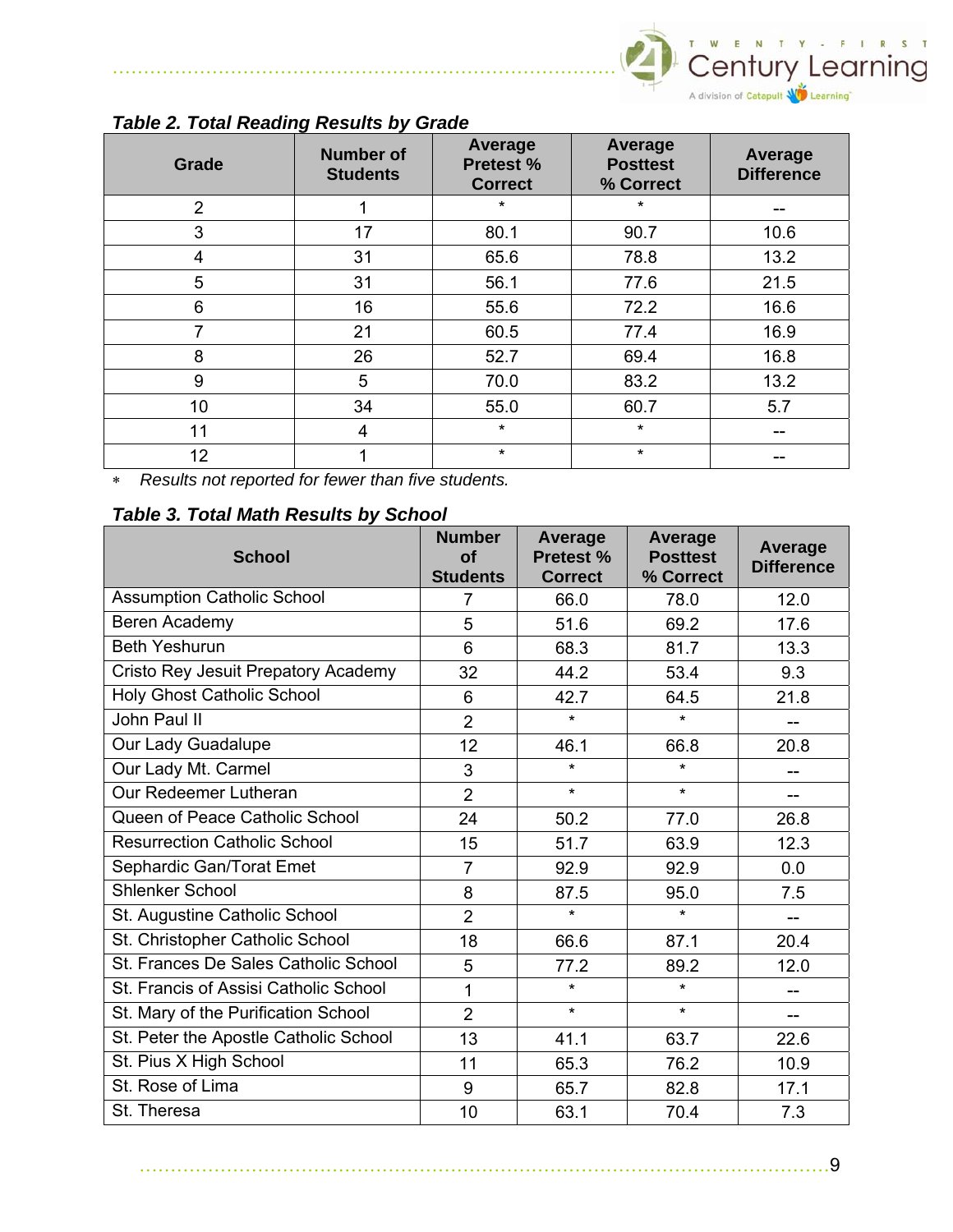

| <b>School</b>   | <b>Number</b><br>οf<br><b>Students</b> | Average<br><b>Pretest %</b><br><b>Correct</b> | Average<br><b>Posttest</b><br>% Correct | Average<br><b>Difference</b> |
|-----------------|----------------------------------------|-----------------------------------------------|-----------------------------------------|------------------------------|
| St. Thomas More | 12                                     | 81.8                                          | 95.8                                    | 14.0                         |
| Torah Day       | 6                                      | 63.3                                          | 81.7                                    | 18.3                         |

∗ *Results not reported for fewer than five students.* 

#### *Table 4. Total Math Results by Grade*

| Grade          | <b>Number of</b><br><b>Students</b> | Average<br><b>Pretest %</b><br><b>Correct</b> | <b>Average</b><br><b>Posttest</b><br>% Correct | <b>Average</b><br><b>Difference</b> |
|----------------|-------------------------------------|-----------------------------------------------|------------------------------------------------|-------------------------------------|
| $\overline{2}$ |                                     | $\star$                                       | $\star$                                        |                                     |
| 3              | 27                                  | 89.3                                          | 94.7                                           | 5.3                                 |
| 4              | 34                                  | 54.7                                          | 79.4                                           | 24.7                                |
| 5              | 36                                  | 58.7                                          | 75.1                                           | 16.4                                |
| 6              | 17                                  | 65.5                                          | 84.1                                           | 18.6                                |
| 7              | 31                                  | 56.5                                          | 70.9                                           | 14.4                                |
| 8              | 23                                  | 52.6                                          | 71.0                                           | 18.4                                |
| 9              | 2                                   | $\star$                                       | $\star$                                        |                                     |
| 10             | 40                                  | 47.5                                          | 57.4                                           | 9.9                                 |
| 11             | 6                                   | 66.5                                          | 79.0                                           | 12.5                                |
| 12             |                                     | $^\star$                                      | $^\star$                                       |                                     |

∗ *Results not reported for fewer than five students.* 

#### *Table 5. Total English Results by School*

| <b>School</b>  | <b>Number of</b><br><b>Students</b> | Average<br><b>Pretest %</b><br><b>Correct</b> | Average<br><b>Posttest</b><br>% Correct | Average<br><b>Difference</b> |
|----------------|-------------------------------------|-----------------------------------------------|-----------------------------------------|------------------------------|
| Incarnate Word | 12                                  | 71.7                                          | 77.5                                    | 5.8                          |

#### *Table 6. Total English Results by Grade*

| Grade | <b>Number of</b><br><b>Students</b> | Average<br><b>Pretest %</b><br><b>Correct</b> | Average<br><b>Posttest</b><br>% Correct | Average<br><b>Difference</b> |
|-------|-------------------------------------|-----------------------------------------------|-----------------------------------------|------------------------------|
|       | 12                                  | 71.7                                          | 77.5                                    | 5.8                          |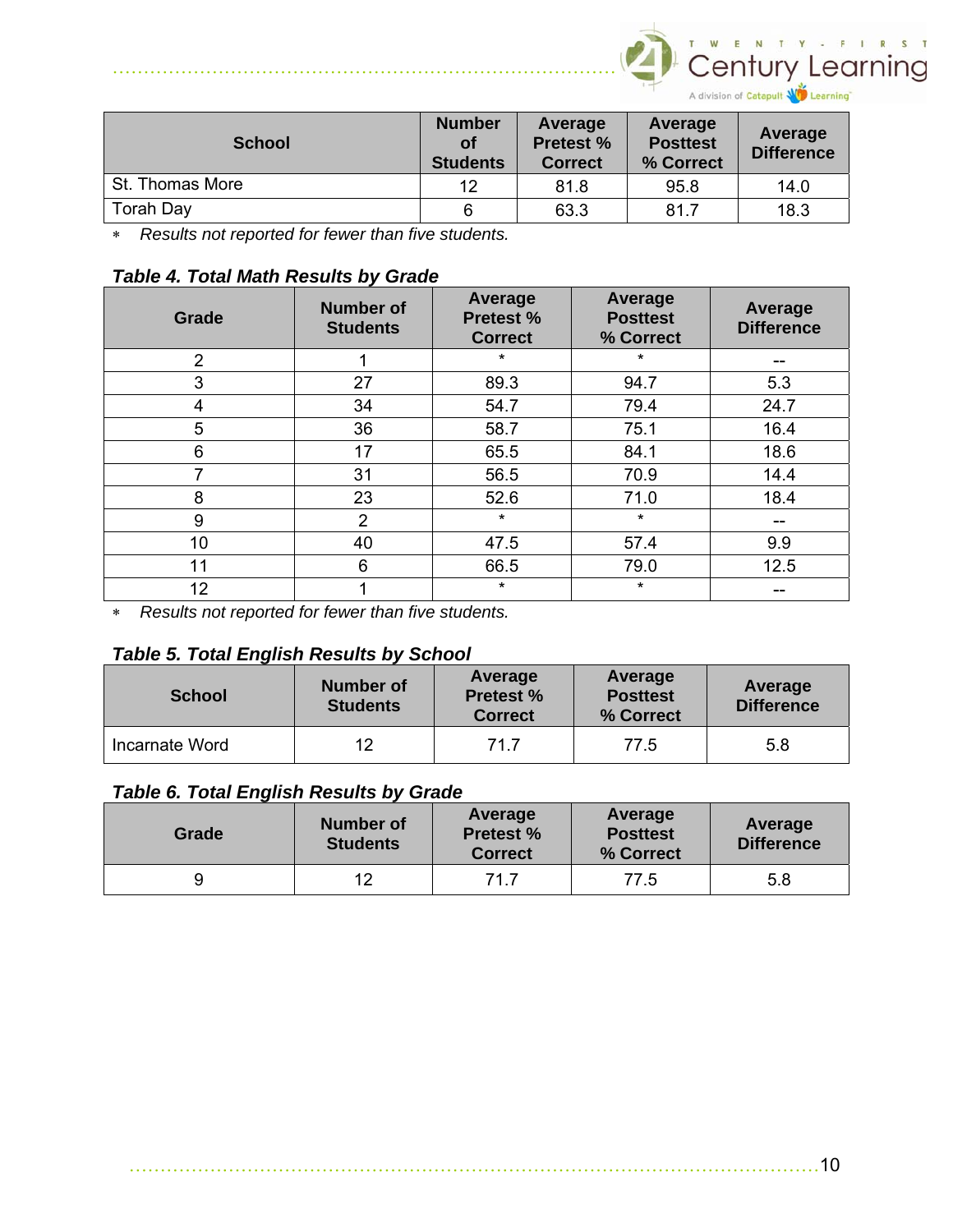

## *PLATO Mastery Data*

………………………………………………………………………

Progress made by students in grades K-2 was measured by comparing the number of Learning Activities mastered at the beginning of the program to the number mastered at the end of the program. Students who spent at least 15 hours on task were included in the comparison. Tables 7-10 display the results for each subject, by school and by grade.

| <b>Table 7. Total Reading Results by School</b> |  |  |  |
|-------------------------------------------------|--|--|--|
|-------------------------------------------------|--|--|--|

| <b>School</b>          | <b>Number</b><br>Οf<br><b>Students</b> | Avg.<br><b>Total</b><br><b>Modules</b><br><b>Possible</b> | Avg. $#$<br><b>Modules</b><br><b>Mastered</b><br>Program<br><b>Start</b> | Avg. $#$<br><b>Modules</b><br><b>Mastered</b><br>Program<br><b>End</b> | <b>Difference</b><br>οf<br><b>Modules</b><br><b>Mastered</b> |
|------------------------|----------------------------------------|-----------------------------------------------------------|--------------------------------------------------------------------------|------------------------------------------------------------------------|--------------------------------------------------------------|
| <b>Beth Yeshurun</b>   | 8                                      | 31.3                                                      | 18.1                                                                     | 22.5                                                                   | 4.4                                                          |
| Our Lady of Mt. Carmel |                                        | 31.3                                                      | $\star$                                                                  | $\star$                                                                | --                                                           |
| Queen of Peace         | $\overline{2}$                         | 31.3                                                      | $\star$                                                                  | $\star$                                                                |                                                              |
| Resurrection           | 4                                      | 31.3                                                      | $\star$                                                                  | $\star$                                                                |                                                              |
| Shlenker               | 7                                      | 31.3                                                      | 16.7                                                                     | 24.0                                                                   | 7.3                                                          |
| St. Augustine          | 4                                      | 31.3                                                      | $\star$                                                                  | $\star$                                                                | $- -$                                                        |
| St. Rose               | 6                                      | 31.3                                                      | 17.0                                                                     | 27.0                                                                   | 10.0                                                         |
| <b>Torat Emet</b>      | 5                                      | 31.3                                                      | 18.0                                                                     | 26.0                                                                   | 8.0                                                          |

*Results not reported for fewer than five students.* 

| Grade | <b>Number of</b><br><b>Students</b> | Avg. Total<br><b>Modules</b><br><b>Possible</b> | Avg. $#$<br><b>Modules</b><br><b>Mastered</b><br>Program<br><b>Start</b> | Avg. #<br><b>Modules</b><br><b>Mastered</b><br>Program<br><b>End</b> | <b>Difference</b><br>of Modules<br><b>Mastered</b> |
|-------|-------------------------------------|-------------------------------------------------|--------------------------------------------------------------------------|----------------------------------------------------------------------|----------------------------------------------------|
|       |                                     | 31                                              | 19.8                                                                     | 25.0                                                                 | 5.2                                                |
|       | 21                                  | 39                                              | 16.1                                                                     | 27.9                                                                 | 11.8                                               |
|       |                                     | 27                                              | 15.8                                                                     | 23.3                                                                 | 7.5                                                |

#### *Table 9. Total Math Results by School*

| <b>School</b>          | <b>Number</b><br>Οf<br><b>Students</b> | Avg.<br><b>Total</b><br><b>Modules</b><br><b>Possible</b> | Avg. $#$<br><b>Modules</b><br><b>Mastered</b><br>Program<br><b>Start</b> | Avg. $#$<br><b>Modules</b><br><b>Mastered</b><br>Program<br><b>End</b> | <b>Difference</b><br><b>of</b><br><b>Modules</b><br><b>Mastered</b> |
|------------------------|----------------------------------------|-----------------------------------------------------------|--------------------------------------------------------------------------|------------------------------------------------------------------------|---------------------------------------------------------------------|
| Queen of Peace         |                                        | 30                                                        | $\star$                                                                  | $\star$                                                                |                                                                     |
| Our Lady of Mt. Carmel | $\overline{2}$                         | 30                                                        | $\star$                                                                  | $\star$                                                                |                                                                     |
| Our Lady of Guadalupe  |                                        | 30                                                        | 14.7                                                                     | 29.3                                                                   | 14.6                                                                |
| Resurrection           | 5                                      | 30                                                        | 16.4                                                                     | 26.6                                                                   | 10.2                                                                |
| Shlenker               | 4                                      | 30                                                        | $\star$                                                                  | $\star$                                                                | --                                                                  |
| St. Augustine          | 5                                      | 30                                                        | 13.8                                                                     | 29.0                                                                   | 15.2                                                                |
| St. Theresa            |                                        | 30                                                        | $\star$                                                                  | $\star$                                                                |                                                                     |

*Results not reported for fewer than five students.*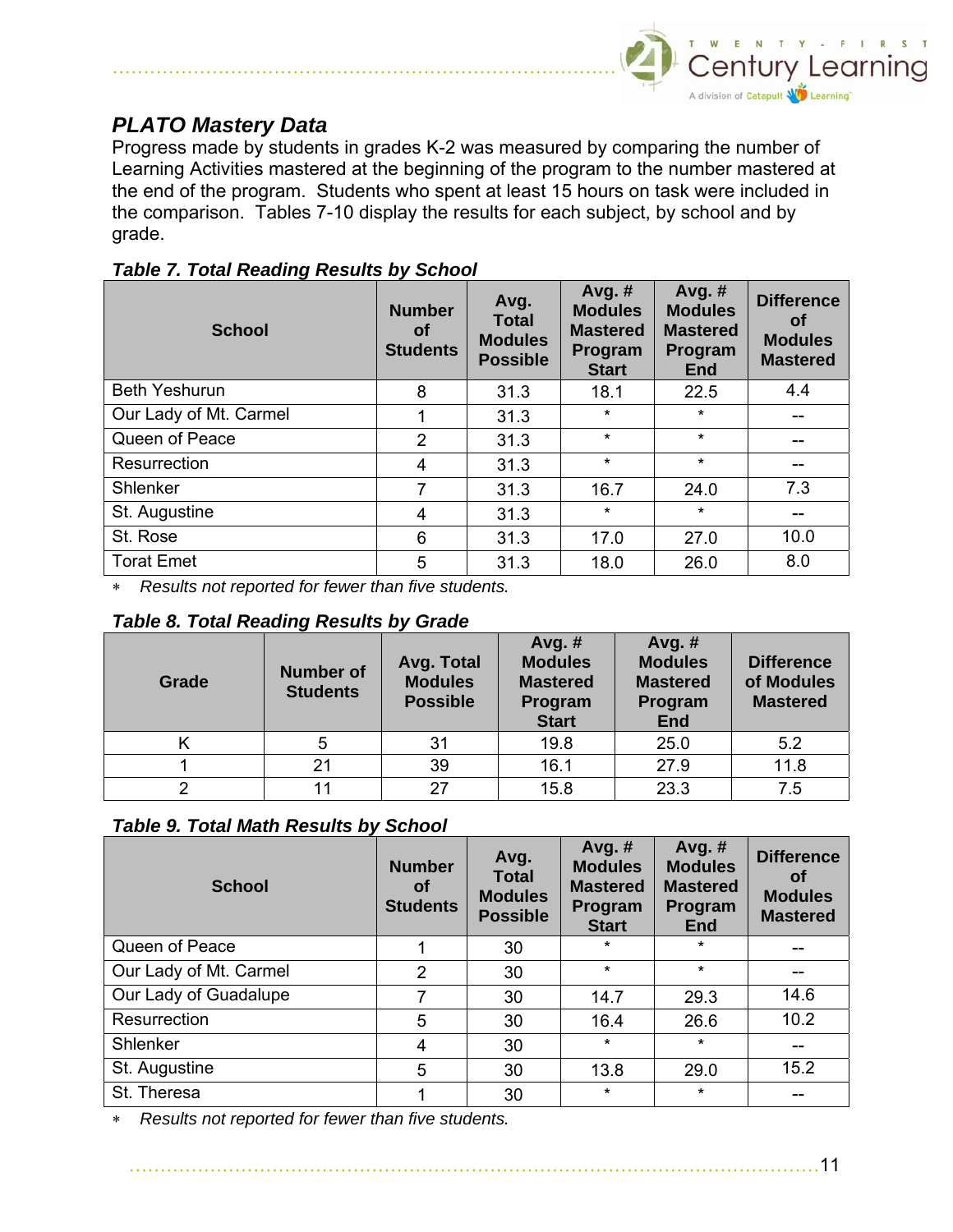

## *Table 10. Total Math Results by Grade*

………………………………………………………………………

| Grade | <b>Number of</b><br><b>Students</b> | Avg. Total<br><b>Modules</b><br><b>Possible</b> | Avg. $#$<br><b>Modules</b><br><b>Mastered</b><br>Program<br><b>Start</b> | Avg. $#$<br><b>Modules</b><br><b>Mastered</b><br>Program<br><b>End</b> | <b>Difference</b><br>of Modules<br><b>Mastered</b> |
|-------|-------------------------------------|-------------------------------------------------|--------------------------------------------------------------------------|------------------------------------------------------------------------|----------------------------------------------------|
|       |                                     | 31                                              | $\star$                                                                  | $\star$                                                                |                                                    |
|       |                                     | 39                                              | 14.6                                                                     | 29.6                                                                   | 15.0                                               |
|       | 15                                  | 27                                              | 177                                                                      | 28.4                                                                   | 10.7                                               |

∗ *Results not reported for fewer than five students.*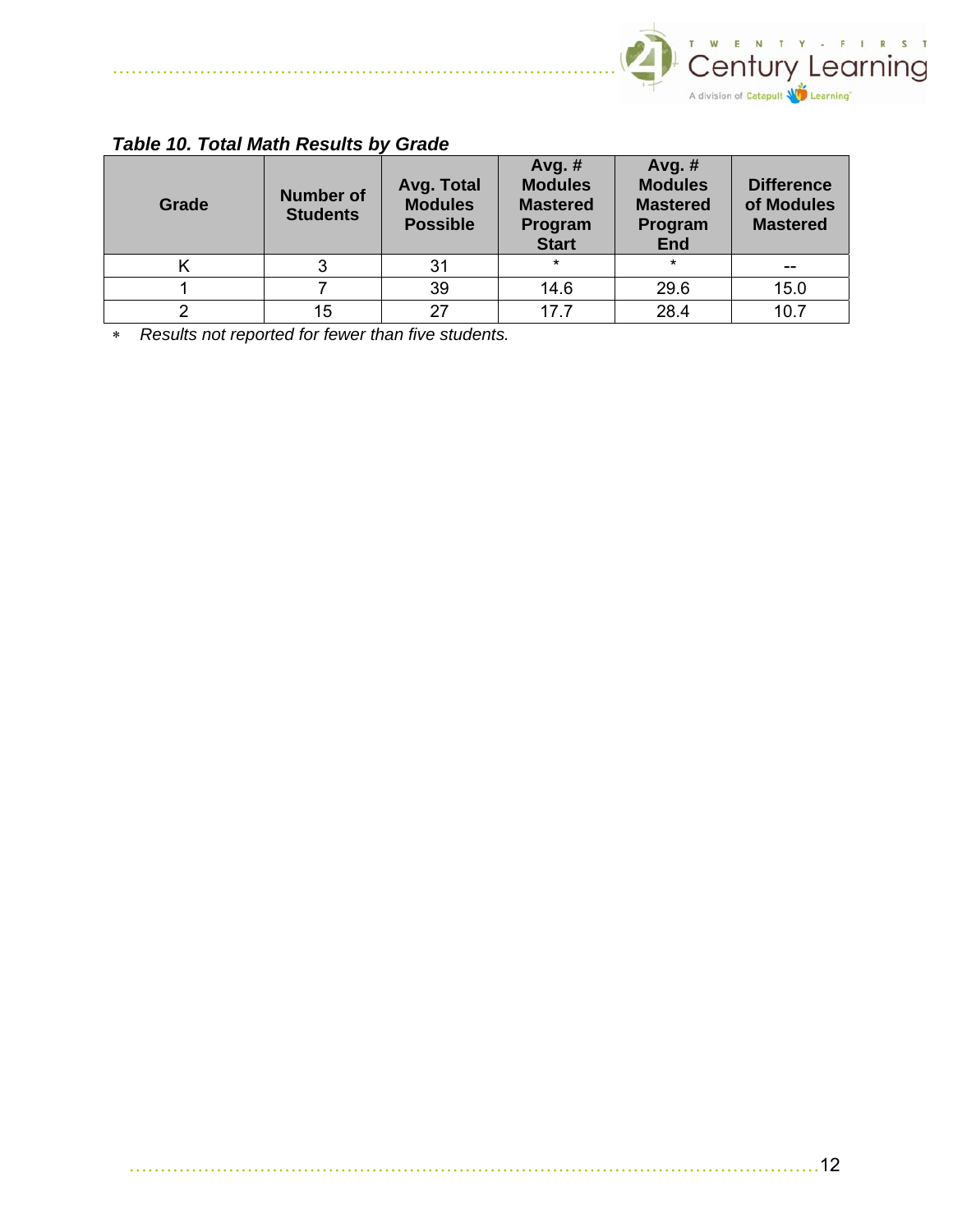

**Appendix A** 

**2010-2011 Survey Results**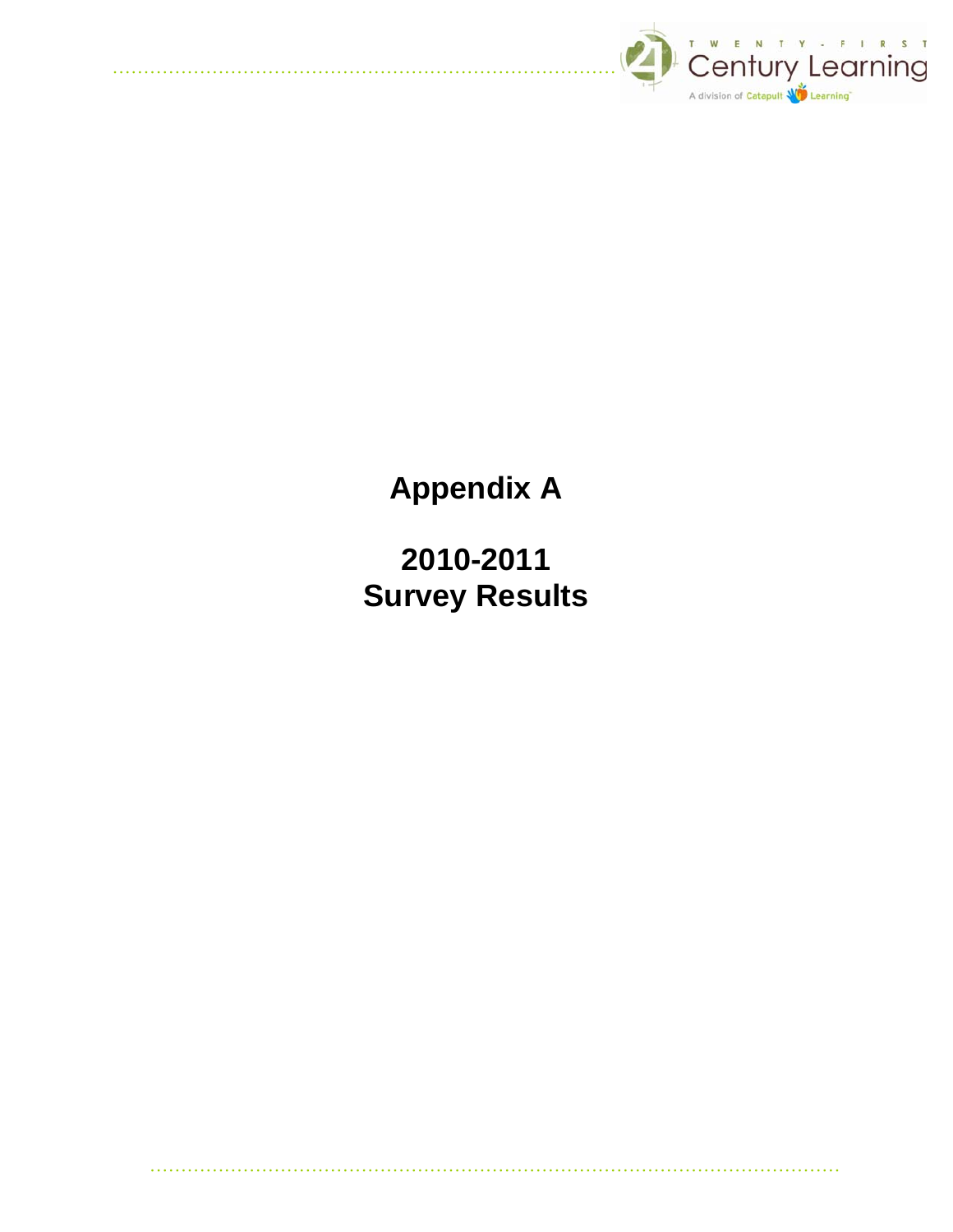### **PRINCIPAL SURVEY**

| $5$ = Excellent                                                                                  | $4 =$ Very Good                                                          | $3 = Good$ | $2 = Fair$ | $1 =$ Poor |             |  |
|--------------------------------------------------------------------------------------------------|--------------------------------------------------------------------------|------------|------------|------------|-------------|--|
|                                                                                                  |                                                                          |            |            |            |             |  |
|                                                                                                  |                                                                          |            |            | N          | <b>Mean</b> |  |
| Frequency of communication between 21st Century Learning program staff<br>and you and your staff |                                                                          |            |            |            | 4.5         |  |
| your school                                                                                      | 21st Century Learning program's timeliness in responding to the needs of |            |            |            | 4.5         |  |
| Professional expertise of the 21st Century Learning staff                                        |                                                                          |            |            |            | 4.6         |  |
| Effectiveness of the 21st Century Learning Title I program in meeting<br>student needs           |                                                                          |            |            |            | 4.2         |  |
| The quality of the students' experiences in the 21st Century Learning<br>program                 |                                                                          |            |            | 14         | 4.1         |  |
| Overall satisfaction with the services provided this year                                        |                                                                          |            |            |            | 4.4         |  |

### **TEACHER SURVEY**

| $5$ = Excellent                                                                                  | $4 =$ Very Good | $3 = Good$ | $2 = Fair$ | $1 = P oor$ |             |
|--------------------------------------------------------------------------------------------------|-----------------|------------|------------|-------------|-------------|
|                                                                                                  |                 |            |            | N           | <b>Mean</b> |
| Frequency of communication between 21st Century Learning staff and<br>yourself                   |                 |            |            |             | 4.0         |
| Timeliness of 21st Century Learning program staff in responding to your<br>needs                 |                 |            |            |             | 4.3         |
| 21st Century Learning program staff's understanding of the needs of your<br>students             |                 |            |            |             | 4.1         |
| Improved attitude towards learning in your students that attend 21st<br>Century Learning program |                 |            |            | 12          | 4.1         |
| Overall satisfaction with the services provided this year                                        |                 |            |            | 12          |             |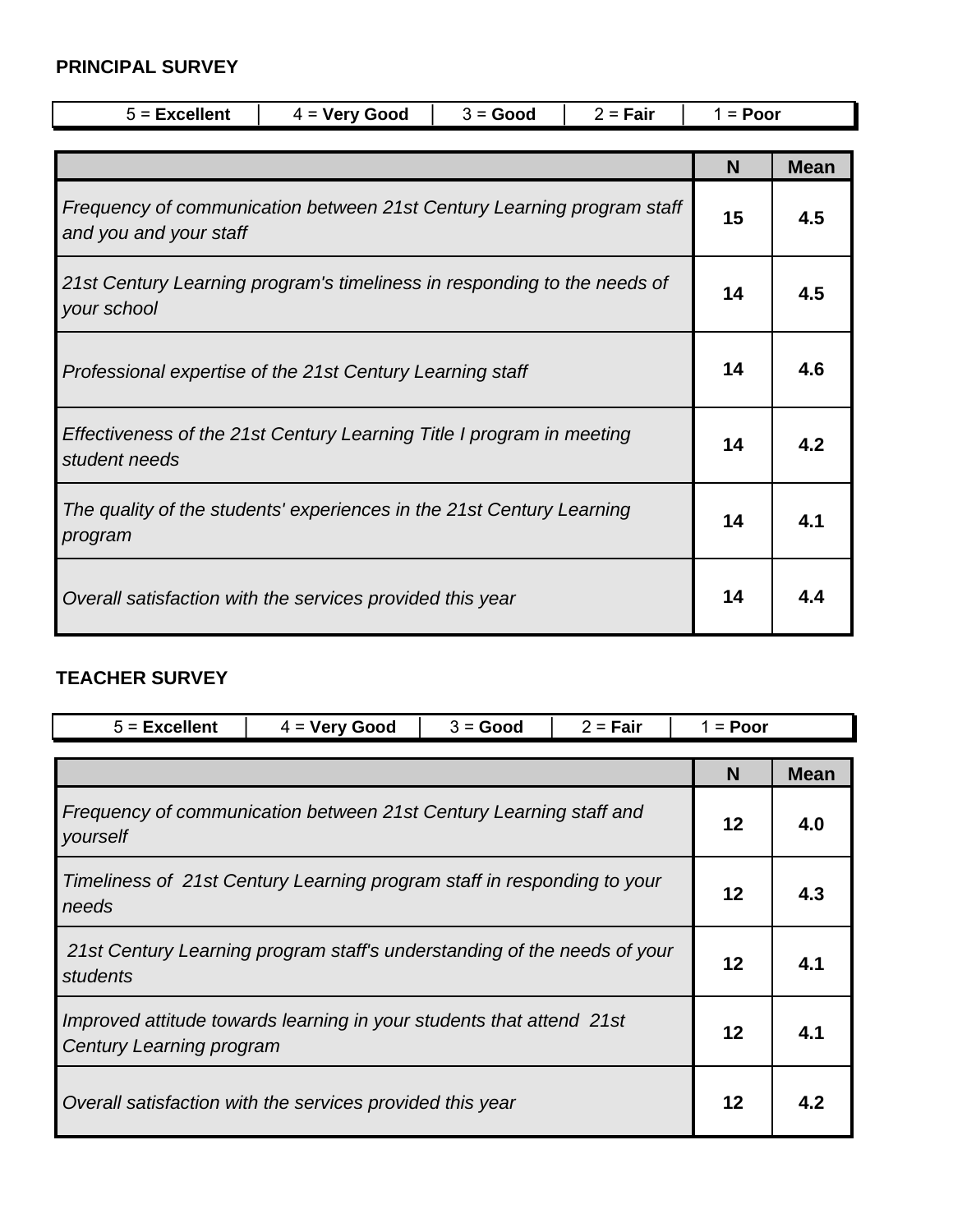### **PARENT SURVEYS**

| $4 =$ Strongly Agree<br>$2 = Disagree$<br>$3 = \text{Agree}$                            |  |    |     | $1 =$ Strongly Disagree |             |
|-----------------------------------------------------------------------------------------|--|----|-----|-------------------------|-------------|
|                                                                                         |  |    |     |                         |             |
|                                                                                         |  |    |     | N                       | <b>Mean</b> |
| The Catapult Learning program helped my child gain confidence                           |  | 83 | 3.4 |                         |             |
| I received adequate information on my child's progress                                  |  | 81 | 3.5 |                         |             |
| My child improved in reading (or math) since attending the Catapult<br>Learning program |  |    |     |                         | 3.5         |
| My child enjoyed participating in the Catapult Learning program                         |  |    |     | 83                      | 3.5         |
| I was satisfied with the Catapult Learning program                                      |  |    |     | 83                      | 3.7         |

| I was satisfied with the Catapult Learning program<br>(by response type) | <b>Frequency</b> | <b>Percent</b> |
|--------------------------------------------------------------------------|------------------|----------------|
| <b>Strongly Disagree</b>                                                 | --               | --             |
| <b>Disagree</b>                                                          | --               | --             |
| Agree                                                                    | 28               | 33.7           |
| <b>Strongly Agree</b>                                                    | 55               | 66.3           |
| Total                                                                    | 83               | 100.0          |